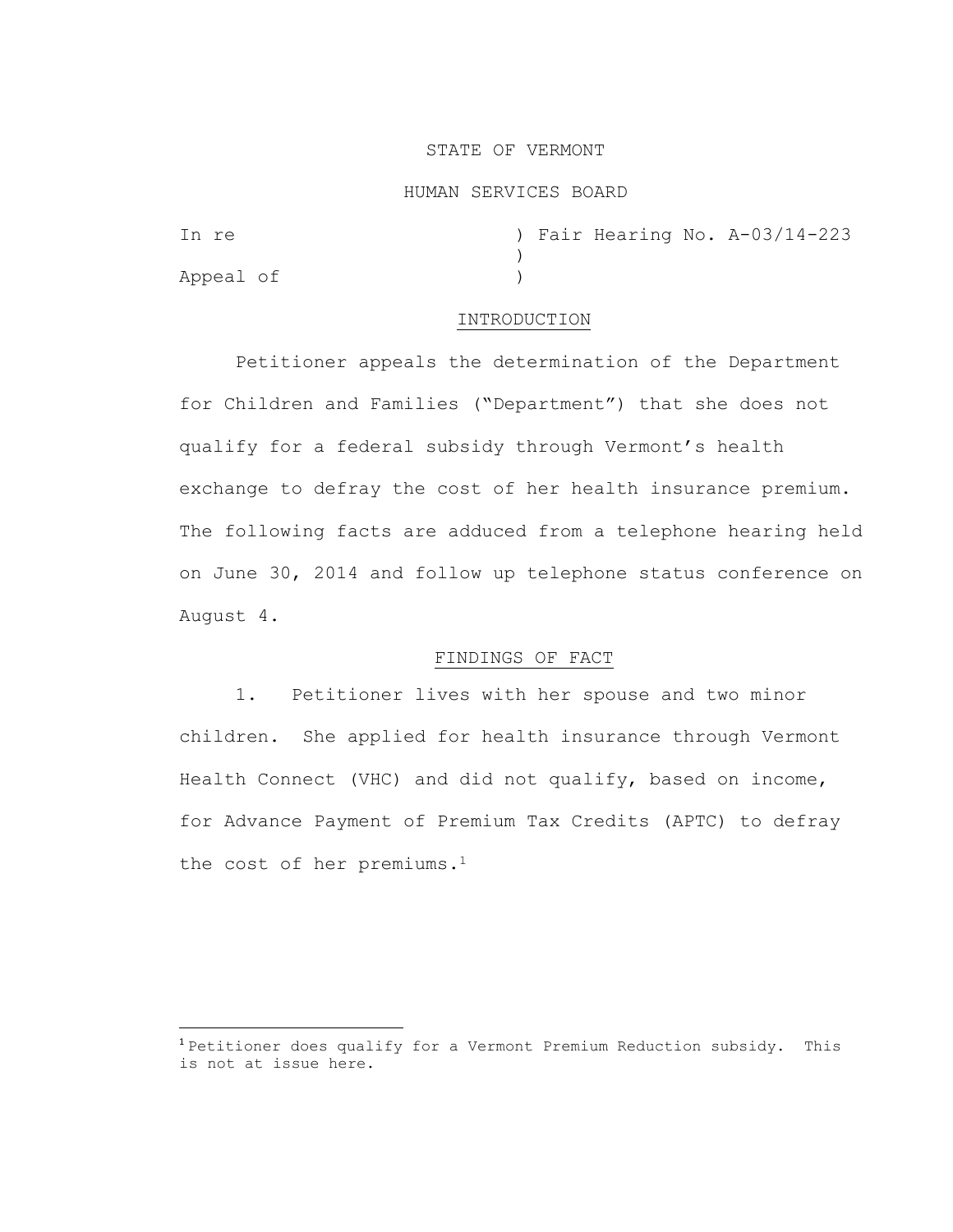2. Petitioner's total household income of \$61,014.28, amounting to a monthly household income of \$5,084.52, is not in dispute.<sup>2</sup>

3. Petitioner's spouse has insurance through his employer and their children have Dr. Dynasaur coverage. The sole issue in this appeal is petitioner's financial eligibility for an APTC-based subsidy for her own insurance.

4. Petitioner states she cannot afford the premium amount she must pay without additional subsidy assistance.<sup>3</sup>

### ORDER

The Department's decision is affirmed.

### REASONS

Applicants through VHC may qualify for federal and state subsidies to defray the cost of health coverage premiums through a private insurance carrier participating in the health exchange. Assuming an applicant meets non-financial

<sup>2</sup>This is comprised of petitioner's anticipated yearly income of \$12,000 and her spouse's anticipated yearly income of \$49,014.28. Petitioner is employed on an hourly basis by a school district, earning \$570 every two weeks, but only works and is paid on school days.

<sup>3</sup>Petitioner was previously covered by the Catamount Health Plan (CHAP) before it ended as of March 31 with the overlapping implementation of Vermont's health exchange. Her CHAP premium was significantly less than the premium she would need to pay through VHC. Even with the Vermont Premium reduction she received, petitioner's premium through VHC will cost approximately \$350 per month based on the Applicable Benchmark Premium.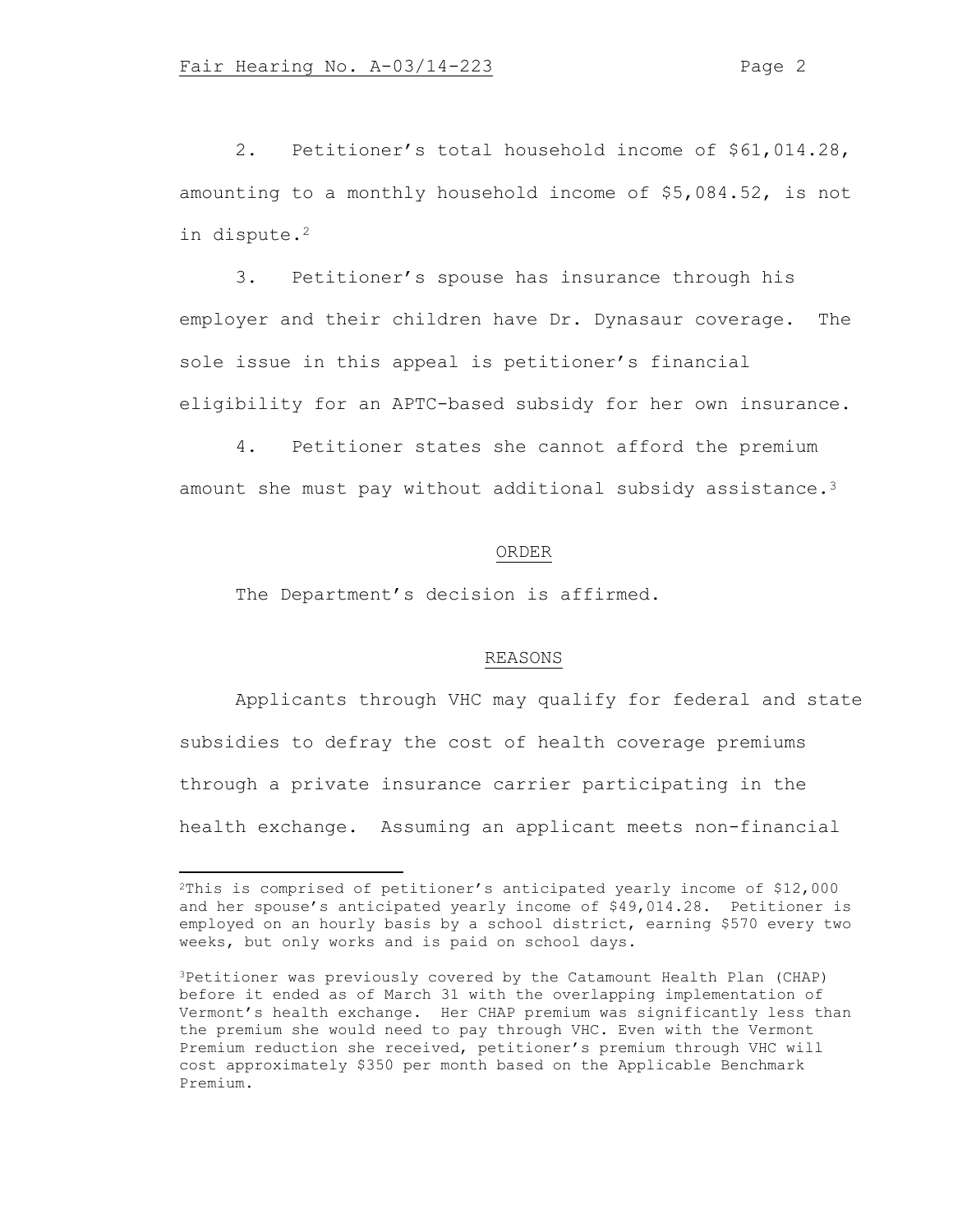eligibility for a subsidy, qualifying for a subsidy payment is dependent on an applicant's household income and its relationship to the Federal Poverty Level (FPL), which determines the subsidy amount, if any. *See* Health Benefits and Enrollment Eligibility (HBEE)§ 60.07(a) (subsidy is determined on a "sliding scale" based on FPL). In petitioner's case, there is no dispute that she is categorically eligible to receive a subsidy; that is, she has satisfied all non-financial criteria. *See* HBEE §§ 12.01- 12.03 (establishing non-financial criteria for eligibility).

There is further no dispute regarding petitioner's applicable household income of \$61,014.28. *See* HBEE § 28.03(c)(1). Application of the sliding scale for a subsidy begins with a determination of household income as a percentage of the FPL, which the Department accurately calculated at 259 percent.4 This places petitioner in a range between 8.05 to 9.5 percent on the sliding scale (for households from 250 up to but not including 300 percent of FPL), which is the percentage of income petitioner is expected to contribute to her premium. *See* HBEE § 60.07(b). This requires a calculation of where 259 percent of the FPL

<sup>4</sup> *See* DCF Bulletin B13-44 (January 13, 2014), establishing 100 percent of FPL at a monthly income of \$23,550 for a household of four.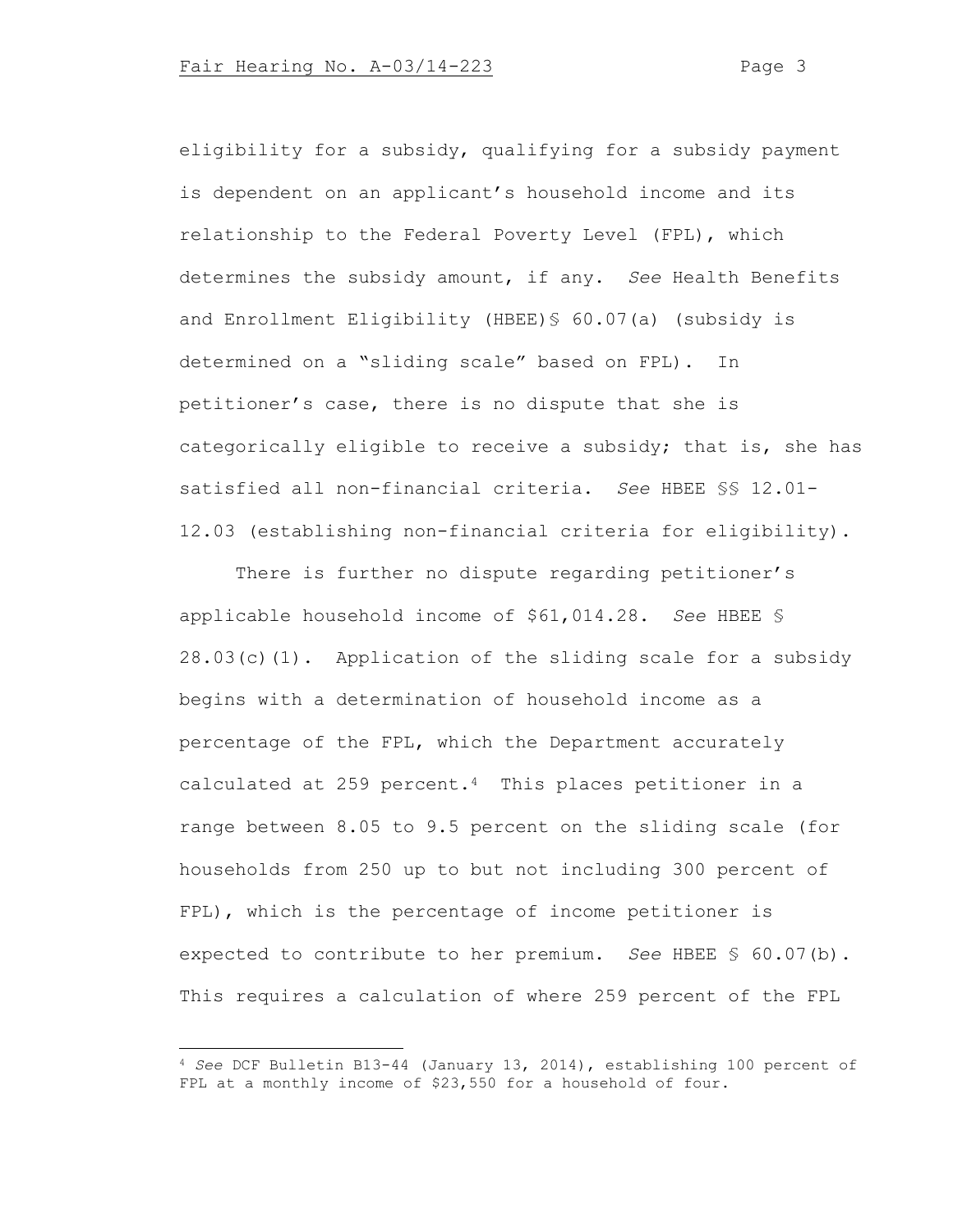lands petitioner on the range between the lowest possible percentage (8.05) and highest possible percentage (9.5) for households between 250 and 300 percent of FPL. Within this range, the Department correctly determined petitioner's applicable percentage as 8.31 percent.<sup>5</sup>

The applicable percentage is multiplied by petitioner's monthly income to determine the amount that she is expected to contribute towards the premium for the applicable benchmark plan. If the premium for the applicable benchmark plan exceeds the amount that petitioner is expected to contribute, the difference constitutes the APTC subsidy. *See* HBEE § 60.04. In petitioner's case, her expected monthly contribution is \$422.52 (8.31 percent multiplied by \$5,084.52), and the monthly premium for the applicable benchmark plan is \$412.83.<sup>6</sup> Thus, petitioner's expected contribution exceeds the applicable benchmark premium and,

<sup>5</sup>The difference between petitioner's household income as a percentage of FPL, 259 percent, and the lowest end of the FPL range, 250 percent, is 9. Under the examples in the rules, 9 is divided by the span of the applicable FPL range (250-300 percent), which is 50, equaling .18 (or 9 divided by 50). This figure (.18) is then multiplied by the span of the percentage range, which is the difference between the lowest end (8.05) and the highest end (9.5), or .18 multiplied by 1.45, which equals .261. This decimal is added to the lowest end of the range (8.05) to equal 8.31, the applicable percentage rounded to the nearest one hundredth of a percent.

<sup>6</sup>Since petitioner is only seeking insurance for herself, as her spouse and children are already covered, the applicable benchmark premium is that for a single person. *See* HBEE § 60.06(a).